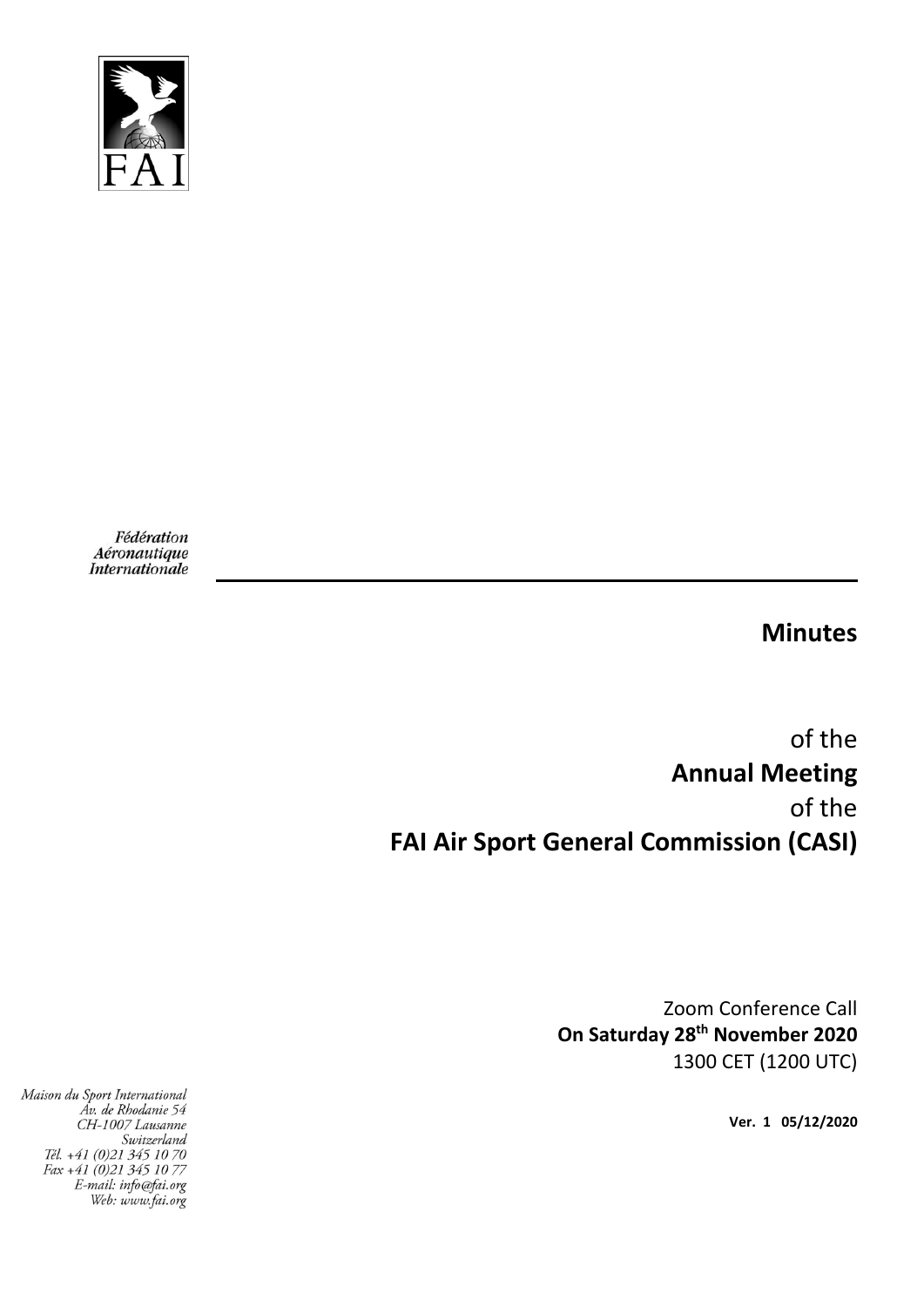| 1. | <b>ROLL CALL</b>        |                                                                                                |
|----|-------------------------|------------------------------------------------------------------------------------------------|
|    | Present                 |                                                                                                |
|    | $NAC:$ s                | France, Germany, Hong Kong-China, Russia, Serbia, Spain, Switzerland, UK and USA               |
|    | $ASC:$ s                | CIA, CIACA, CIAM, CIG, CIMA, CIVA, CIVL, GAC, IGC and ISC                                      |
|    | Representatives:        | <b>CIMP</b>                                                                                    |
|    | CASI Bureau:            | Antonis Papadopoulos, Gillian Rayner, Elisabet Mikaelsson, Sergey Ananov and<br>Art Greenfield |
|    | FAI EB:                 | Jean-Claude Weber, Marina Vigorito, Mary Anne Stevens                                          |
|    | <b>FAI Secretariat:</b> | Markus Haggeney                                                                                |
|    | Absent:                 | Australia, Italy and ICARE                                                                     |

## **2. APOLOGIES**

Apologies for absence was received from Grahame Hill, Australia.

#### **3. PROXIES**

No proxies were recorded.

### **4. DECLARATION OF CONFLICT OF INTEREST**

Declarations of conflict of interest were called for and none were recorded.

### **5. INTRODUCTION BY THE PRESIDENT**

The CASI President, Antonis Papadopoulos, welcomed everyone to the first electronic meeting and hoped for a productive meeting.

#### **6. FAI SECRETARY GENERAL REPORT**

FAI Secretary General, Markus Haggeney welcomed the participants.

The report is available at the FAI Web site.

Markus Haggeney started with the results from the Financial Audit 2019, and then moved on to the Budget for 2021, where he thanked all Commissions for their strong partnership to help with the budget.

A short report on the progress for the electronic FAI General Conference 2020 followed.

Mr. Haggeney then briefly reported on the new finance system used by FAI. This project is according to the timeline.

Due to the Covid-19 situation the FAI office staff are mostly working from home with almost daily Zoom calls. The office now is working with 3.6 FTE.

# **7. MINUTES OF PREVIOUS MEETING**

Delegates are invited to approve the minutes of the FAI General Air Sport Commission Plenary Meeting 2019 held in Lausanne, Switzerland on 4<sup>th</sup> December 2019.

The CASI President indicated that 2019 Minutes were published and asked if there were any comments.

- Point 7. Mrs. Hirzel pointed out that her name is misspelled. The correct spelling is Mrs. Alicia Hirzel.
- Point 11. Mrs Marja Osinga (CIMP President) indicated that the new Casualty Guidelines document is still not published.

The motion to approve the Minutes as amended, was passed unanimously.

# **8. FAI SPORTING CODE GENERAL SECTION**

Sporting Code Clarification, Annex 1.

Two requests for clarification from Tony Burton (IGC) had been received, one about simultaneous records and another regarding the measurements and the use of the words "MASS" "WEIGHT" in 8.1.8.

It was suggested that the wording for simultaneous records (7.6) be reviewed by IGC and implemented into their own regulations. If the problem occurs in more Commissions, the definition will be reviewed in the General Section next year.

There is no solid proposal for the change of using "Weight" instead of "Mass". This need to be looked into more carefully and all implications need to be taken into consideration before any changes are made.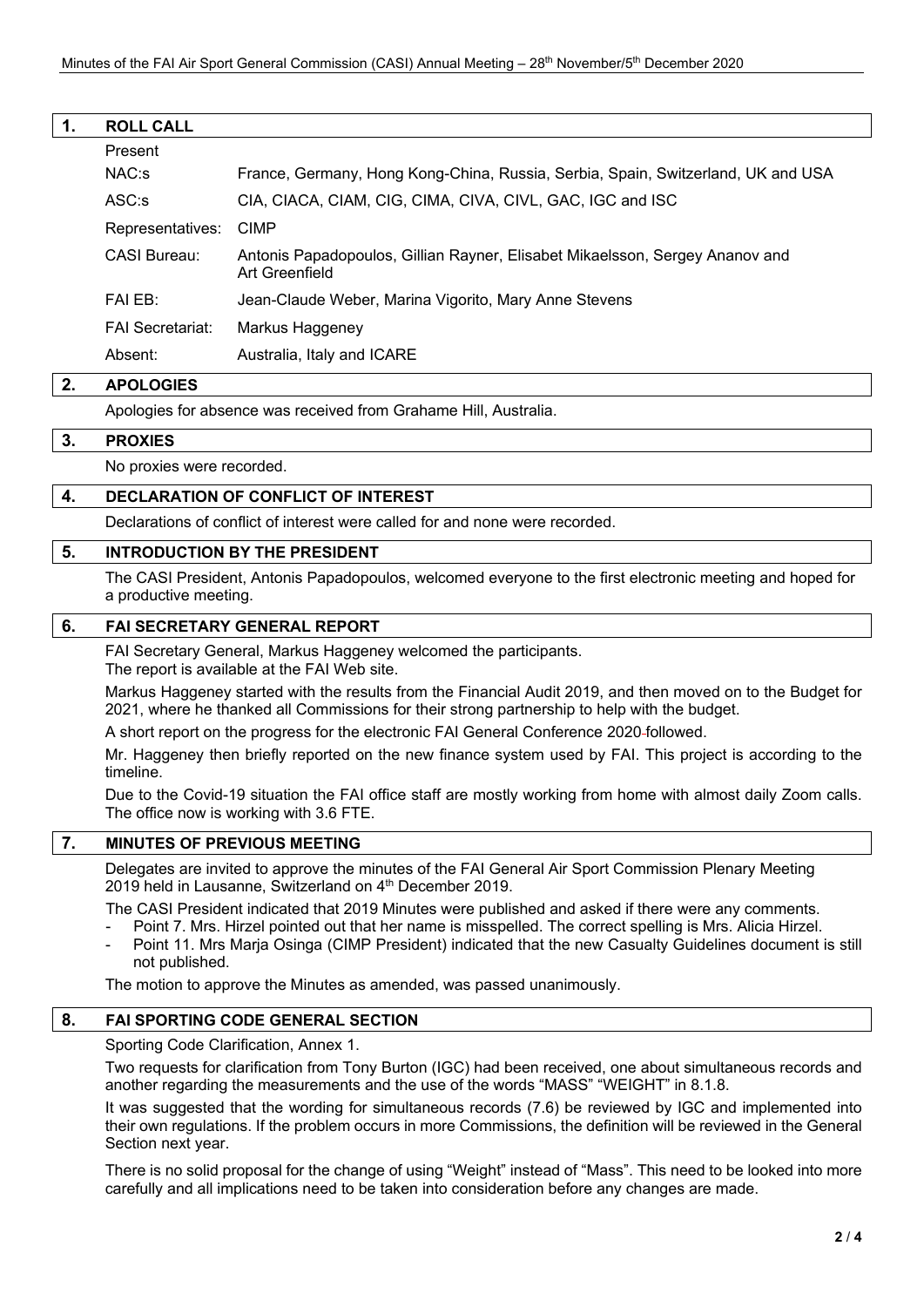## **9. APPEALS**

We have had one appeal from Estonia against a decision from an ASC. This appeal had to be dealt with by the CASI Bureau, because how to handle this type of non-sporting appeal is not defined.

For the WWGC Gliding event, three appeals were received from Australia, Germany and UK. The Tribunal is looking into this and will publish the decision when everything is clarified. Formal hearings will take place as per the provisions of the rules and guidelines.

# **10. DISCIPLINARY CODE, PENALTIES, CODE OF ETHICS**

CASI Member Stéphane Malbos (CIVL President) reported from the Working Group appointed at the CASI Meeting 2019.

The Working Group members were Stéphane Malbos (Chair), Antonis Papadopoulos (CIAM), Gillian Rayner and Elisabet Mikaelsson (ISC).

The final report has been sent out to all CASI Members and can also be found at the FAI Web site.

The next step would be to initiate a CASI Project (instead of a Working Group) with Stephane Malbos as the coordinator. He will be able to communicate with CASI members or anybody else from the FAI community who will be able to contribute to this project. What it is intended to be performed is to unify the terms and wording throughout FAI regulations and to restructure the General Section of the Sporting Code. A ToR document will be prepared and approved by the CASI Bureau.

In addition, Bruno Delor was appointed to coordinate another CASI Project so to revise the Code of Ethics and to create a Disciplinary document with clear guidelines. ToR for this Project will also be prepared like before and he will work in a similar way like the previous project described The work will probably begin early 2021. A draft will be produced and then sent to all CASI Members.

## **11. ANY OTHER BUSINESS**

Stéphane Malbos talked about the proposal for an FAI ID and insurance for Officials, which will be presented at the General Conference. It is necessary to define who are "our" Officials and how to define other volunteers or officials designated by a NAC.

Antonis Papadopoulos informed from a CIAM Plenary decision that results archived from their competitions is not effective, so they will organise a new database for all historic results and future results. It will be easy to search and to keep the history.

Elections for new members of CASI are going to be held on Tuesday at the General Conference. The CASI Bureau will be elected right after the end of the General Conference. Nominations will be submitted using a survey that will be sent out to all CASI Members. The FAI Secretary will check the nominations and if the nominated people are available to serve, before the final voting.

The recording of the Meeting will be available on the FAI web site.

The meeting was adjourned around 15:00. \*\*\*\*\* End of day 1 \*\*\*\*\*

\*\*\*\*\* Start of day 2 \*\*\*\*\*

## **12. ELECTIONS**

The meeting resumed on Saturday, 5 December 2020, at 15:45 UTC.

| Present                 |                                                                                    |
|-------------------------|------------------------------------------------------------------------------------|
| NACs:                   | Australia, Czech Republic, France, Germany, Spain, Sweden, Switzerland, UK and USA |
| ASCs:                   | CIA, CIACA, CIAM, CIG, CIMA, CIVA, CIVL, GAC, IGC and ISC                          |
| Representatives:        | <b>CIMP</b>                                                                        |
| Apologies:              | Hong Kong-China                                                                    |
| Absent:                 | Italy and ICARE                                                                    |
| <b>FAI Secretariat:</b> | Markus Haggeney and Visa-Matti Leinikki                                            |

The only nomination for President was Antonis Papadopoulos from CIAM and he was unanimously elected by acclamation.